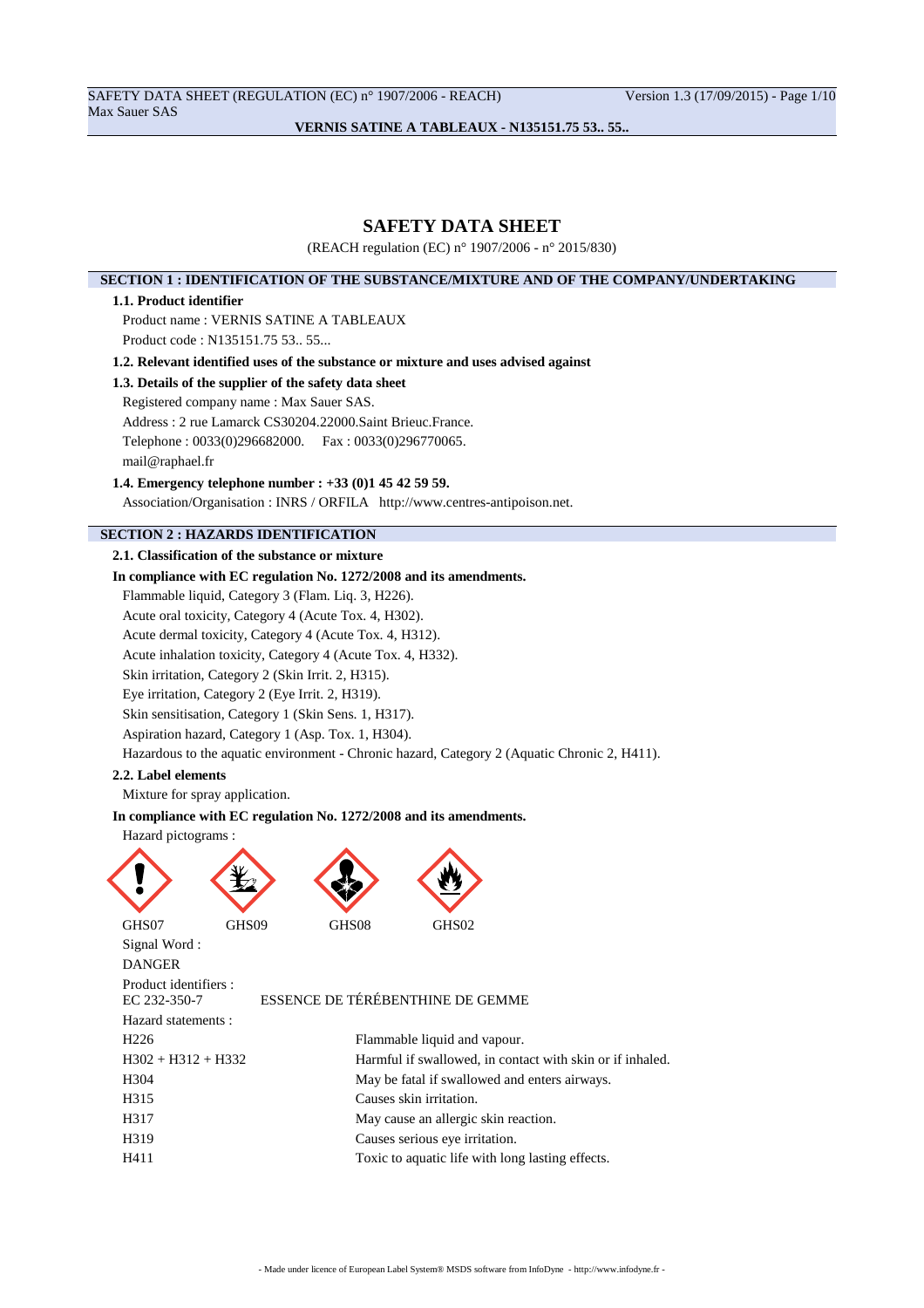## SAFETY DATA SHEET (REGULATION (EC) n° 1907/2006 - REACH) Version 1.3 (17/09/2015) - Page 2/10 Max Sauer SAS

## **VERNIS SATINE A TABLEAUX - N135151.75 53.. 55..**

| Precautionary statements - General :    |                                                                                                                                     |
|-----------------------------------------|-------------------------------------------------------------------------------------------------------------------------------------|
| P101                                    | If medical advice is needed, have product container or label at hand.                                                               |
| P <sub>102</sub>                        | Keep out of reach of children.                                                                                                      |
| P <sub>103</sub>                        | Read label before use.                                                                                                              |
| Precautionary statements - Prevention : |                                                                                                                                     |
| P <sub>210</sub>                        | Keep away from heat, hot surfaces, sparks, open flames and other ignition sources.<br>No smoking.                                   |
| P <sub>2</sub> 33                       | Keep container tightly closed.                                                                                                      |
| P <sub>240</sub>                        | Ground/bond container and receiving equipment.                                                                                      |
| P <sub>241</sub>                        | Use explosion-proof electrical/ventilating/lighting//equipment.                                                                     |
| P <sub>242</sub>                        | Use only non-sparking tools.                                                                                                        |
| P <sub>243</sub>                        | Take precautionary measures against static discharge.                                                                               |
| P <sub>261</sub>                        | Avoid breathing dust/fume/gas/mist/vapours/spray.                                                                                   |
| P <sub>264</sub>                        | Wash  thoroughly after handling.                                                                                                    |
| P <sub>270</sub>                        | Do no eat, drink or smoke when using this product.                                                                                  |
| P271                                    | Use only outdoors or in a well-ventilated area.                                                                                     |
| P272                                    | Contaminated work clothing should not be allowed out of the workplace.                                                              |
| P273                                    | Avoid release to the environment.                                                                                                   |
| P <sub>280</sub>                        | Wear protective gloves/protective clothing/eye protection/face protection.                                                          |
| Precautionary statements - Response :   |                                                                                                                                     |
| $P301 + P310$                           | IF SWALLOWED: Immediately call a POISON CENTER/doctor/                                                                              |
| $P301 + P312$                           | IF SWALLOWED: Call a POISON CENTER/doctor//if you feel unwell.                                                                      |
| $P302 + P352$                           | IF ON SKIN: Wash with plenty of water/                                                                                              |
| $P303 + P361 + P353$                    | IF ON SKIN (or hair): Take off immediately all contaminated clothing. Rinse skin<br>with water/shower.                              |
| $P304 + P340$                           | IF INHALED: Remove person to fresh air and keep comfortable for breathing.                                                          |
| $P305 + P351 + P338$                    | IF IN EYES: Rinse cautiously with water for several minutes. Remove contact<br>lenses, if present and easy to do. Continue rinsing. |
| P321                                    | Specific treatment (see  on this label).                                                                                            |
| P330                                    | Rinse mouth.                                                                                                                        |
| P331                                    | Do NOT induce vomiting.                                                                                                             |
| $P332 + P313$                           | If skin irritation occurs: Get medical advice/attention.                                                                            |
| $P333 + P313$                           | If skin irritation or rash occurs: Get medical advice/attention.                                                                    |
| $P337 + P313$                           | If eye irritation persists: Get medical advice/attention.                                                                           |
| $P361 + P364$                           | Take off immediately all contaminated clothing and wash it before reuse.                                                            |
| $P362 + P364$                           | Take off contaminated clothing and wash it before reuse.                                                                            |
| $P370 + P378$                           | In case of fire: Use to extinguish.                                                                                                 |
| P391                                    | Collect spillage.                                                                                                                   |
| Precautionary statements - Storage:     |                                                                                                                                     |
| $P403 + P235$                           | Store in a well-ventilated place. Keep cool.                                                                                        |
| P <sub>405</sub>                        | Store locked up.                                                                                                                    |
| Precautionary statements - Disposal :   |                                                                                                                                     |
| P501                                    | Dispose of contents/container to                                                                                                    |

#### **2.3. Other hazards**

The mixture does not contain substances classified as 'Substances of Very High Concern' (SVHC) >= 0.1% published by the European CHemicals Agency (ECHA) under article 57 of REACH: http://echa.europa.eu/fr/candidate-list-table The mixture satisfies neither the PBT nor the vPvB criteria for mixtures in accordance with annexe XIII of the REACH

regulations EC 1907/2006.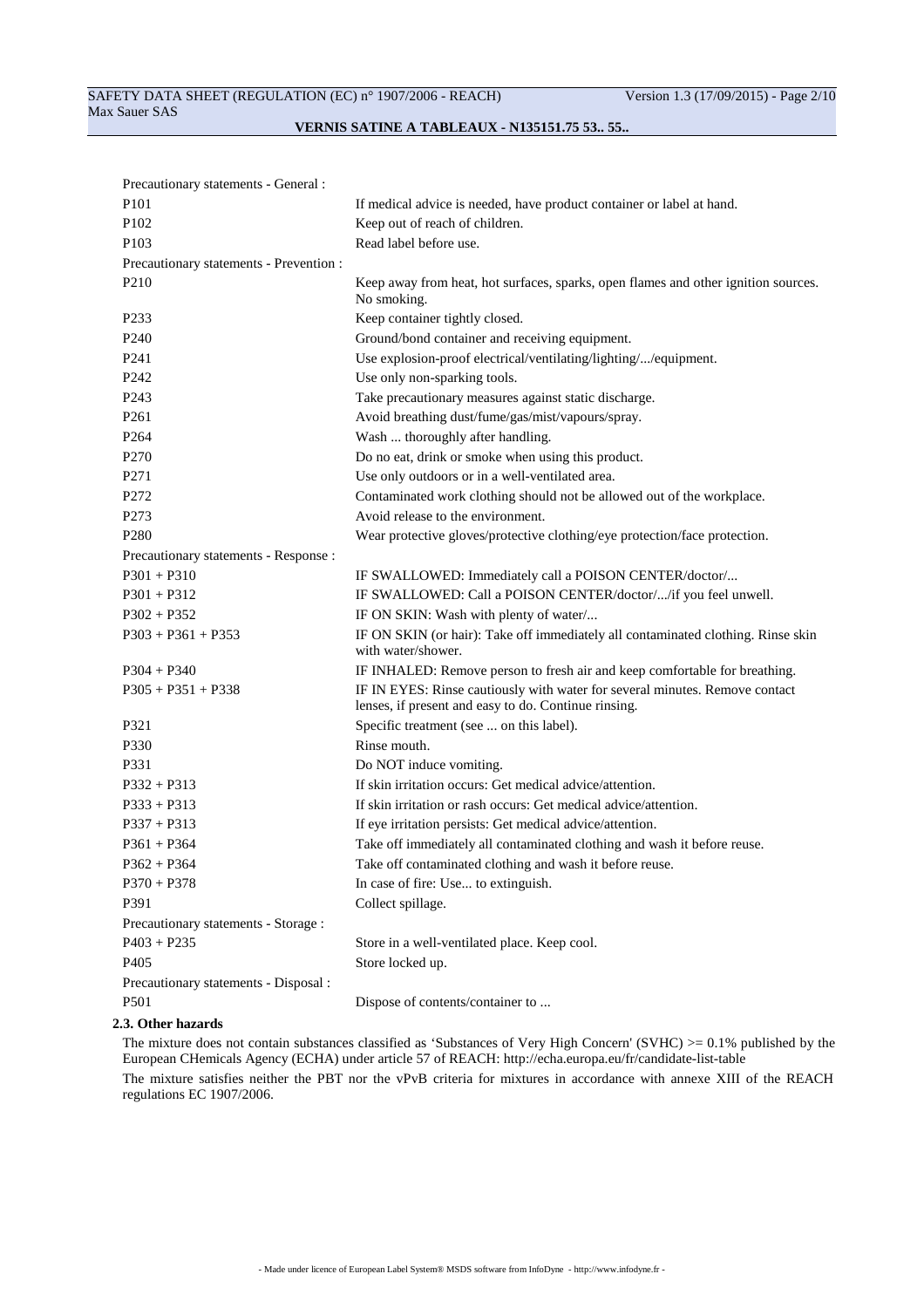## **SECTION 3 : COMPOSITION/INFORMATION ON INGREDIENTS**

#### **3.2. Mixtures**

| Composition :                    |                            |       |                     |
|----------------------------------|----------------------------|-------|---------------------|
| Identification                   | (EC) 1272/2008             | Note  | $\frac{0}{0}$       |
| $ CAS: 8006-64-2$                | GHS07, GHS09, GHS08, GHS02 | $[1]$ | $50 \le x \% < 100$ |
| EC: 232-350-7                    | Dgr                        |       |                     |
|                                  | Flam. Liq. 3, H226         |       |                     |
| ESSENCE DE TÉRÉBENTHINE DE GEMME | Acute Tox. 4, H302         |       |                     |
|                                  | Asp. Tox. 1, H304          |       |                     |
|                                  | Acute Tox. 4, H312         |       |                     |
|                                  | Skin Irrit. 2, H315        |       |                     |
|                                  | Skin Sens. 1, H317         |       |                     |
|                                  | Eye Irrit. 2, H319         |       |                     |
|                                  | Acute Tox. 4, H332         |       |                     |
|                                  | Aquatic Chronic 2, H411    |       |                     |

### **Information on ingredients :**

[1] Substance for which maximum workplace exposure limits are available.

### **SECTION 4 : FIRST AID MEASURES**

As a general rule, in case of doubt or if symptoms persist, always call a doctor.

NEVER induce swallowing by an unconscious person.

#### **4.1. Description of first aid measures**

#### **In the event of exposure by inhalation :**

In the event of massive inhalation, remove the person exposed to fresh air. Keep warm and at rest.

If breathing is irregular or has stopped, effect mouth-to-mouth resuscitation and call a doctor.

Do not proceed with mouth-to-mouth or mouth-to-nose resuscitation.Use the appropriate equipment.

In the event of inhalation of spray mist, seek medical attention immediately, showing the packaging or label.

#### **In the event of splashes or contact with eyes :**

Wash thoroughly with fresh, clean water for 15 minutes holding the eyelids open.

If there is any redness, pain or visual impairment, consult an ophthalmologist.

#### **In the event of splashes or contact with skin :**

Remove contaminated clothing and wash the skin thoroughly with soap and water or a recognised cleaner.

Remove any soiled or splashed clothing immediately.

Watch out for any remaining product between skin and clothing, watches, shoes, etc.

In the event of an allergic reaction, seek medical attention.

If the contaminated area is widespread and/or there is damage to the skin, a doctor must be consulted or the patient transferred to hospital.

#### **In the event of swallowing :**

Do not give the patient anything orally.

In the event of swallowing, if the quantity is small (no more than one mouthful), rinse the mouth with water, administer activated medical charcoal and consult a doctor.

Seek medical attention immediately, showing the label.

If swallowed accidentally, call a doctor to ascertain whether observation and hospital care will be necessary. Show the label.

If swallowed accidentally, do not allow to drink, do not induce vomiting and transfer to hospital immediately by ambulance. Show the label to the doctor.

## **4.2. Most important symptoms and effects, both acute and delayed**

No data available.

#### **4.3. Indication of any immediate medical attention and special treatment needed**

No data available.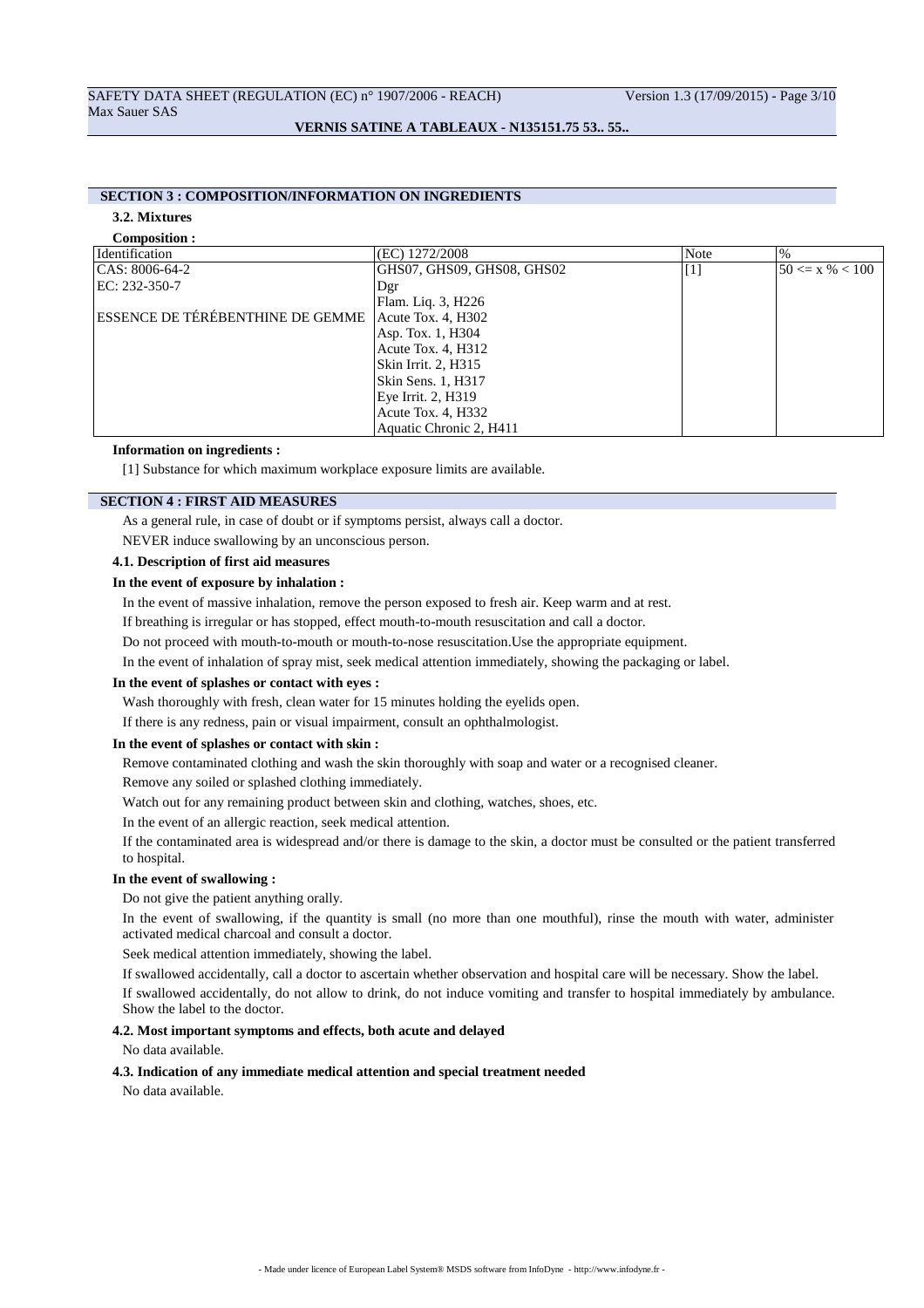## **SECTION 5 : FIREFIGHTING MEASURES**

## Flammable.

Chemical powders, carbon dioxide and other extinguishing gas are suitable for small fires.

### **5.1. Extinguishing media**

Keep packages near the fire cool, to prevent pressurised containers from bursting.

## **Suitable methods of extinction**

Prevent the effluent of fire-fighting measures from entering drains or waterways.

#### **5.2. Special hazards arising from the substance or mixture**

A fire will often produce a thick black smoke. Exposure to decomposition products may be hazardous to health.

Do not breathe in smoke.

In the event of a fire, the following may be formed :

- carbon monoxide (CO)

- carbon dioxide (CO2)

#### **5.3. Advice for firefighters**

Fire-fighting personnel are to be equipped with autonomous insulating breathing apparatus.

### **SECTION 6 : ACCIDENTAL RELEASE MEASURES**

#### **6.1. Personal precautions, protective equipment and emergency procedures**

Consult the safety measures listed under headings 7 and 8.

### **For non first aid worker**

Avoid inhaling the vapors.

Avoid any contact with the skin and eyes.

If a large quantity has been spilt, evacuate all personnel and only allow intervention by trained operators equipped with safety apparatus.

#### **For first aid worker**

First aid workers will be equipped with suitable personal protective equipment (See section 8).

#### **6.2. Environmental precautions**

Contain and control the leaks or spills with non-combustible absorbent materials such as sand, earth, vermiculite, diatomaceous earth in drums for waste disposal.

Prevent any material from entering drains or waterways.

If the product contaminates waterways, rivers or drains, alert the relevant authorities in accordance with statutory procedures Use drums to dispose of collected waste in compliance with current regulations (see section 13).

### **6.3. Methods and material for containment and cleaning up**

Clean preferably with a detergent, do not use solvents.

### **6.4. Reference to other sections**

No data available.

## **SECTION 7 : HANDLING AND STORAGE**

Requirements relating to storage premises apply to all facilities where the mixture is handled.

Individuals with a history of skin sensitisation should not, under any circumstance, handle this mixture.

### **7.1. Precautions for safe handling**

Always wash hands after handling.

Remove and wash contaminated clothing before re-using.

Remove contaminated clothing and protective equipment before entering eating areas.

#### **Fire prevention :**

Handle in well-ventilated areas.

Vapours from organic solvents that may be contained in the mixture are heavier than air. They can spread along the ground and form mixtures that are explosive with air.

Prevent the formation of flammable or explosive concentrations in air and avoid vapor concentrations higher than the occupational exposure limits.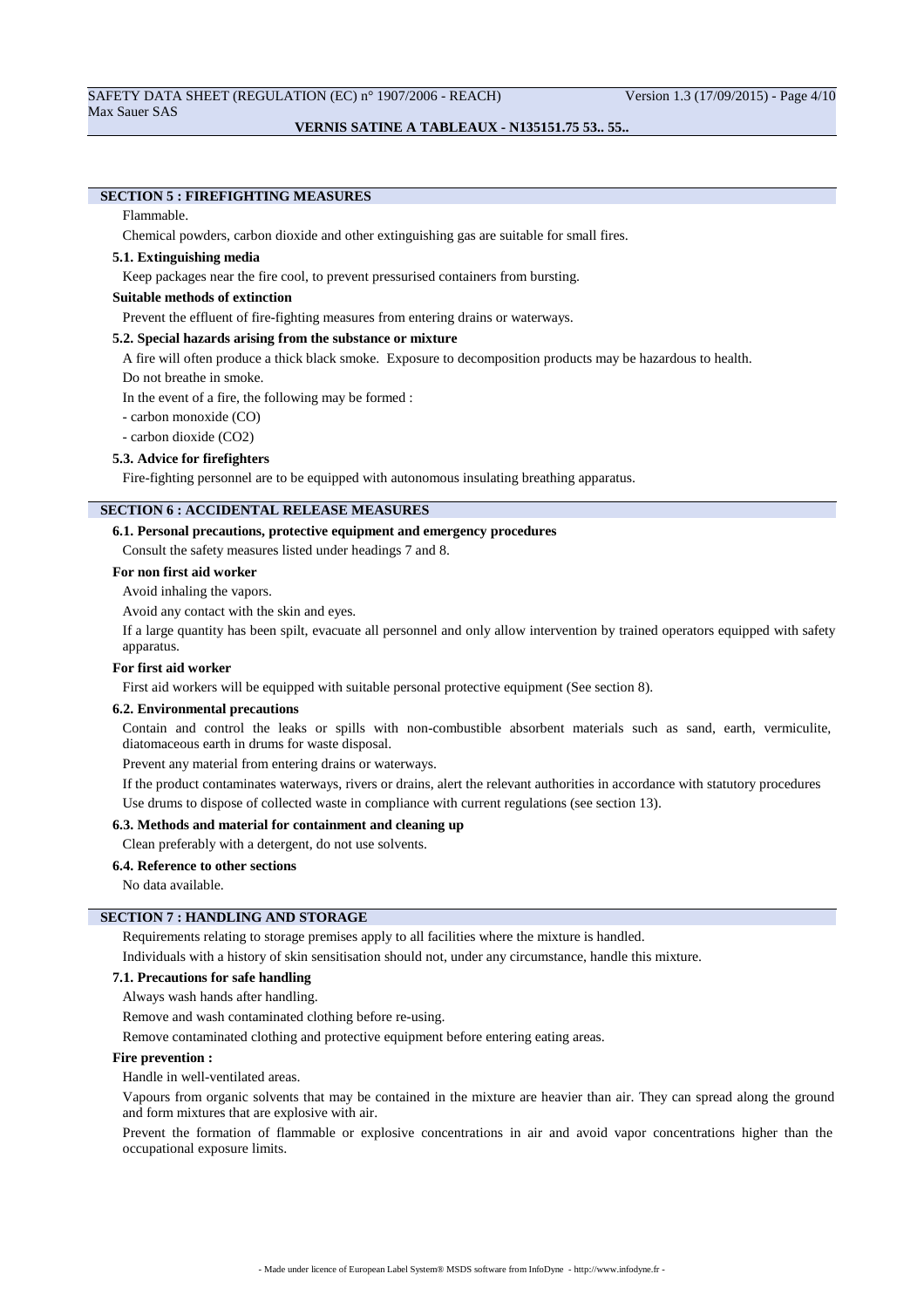#### Never inhale this mixture.

Prevent the accumulation of electrostatic charges with connections to earth.

The mixture can become electrostatically charged : always earth during decanting operations. Wear antistatic shoes and clothing and floors should be electrically conductive.

Use the mixture in premises free of naked flames or other sources of ignition and ensure that electrical equipment is suitably protected.

Keep packages tightly closed and away from sources of heat, sparks and naked flames.

Do not use tools which may produce sparks. Do not smoke.

Prevent access by unauthorised personnel.

### **Recommended equipment and procedures :**

For personal protection, see section 8.

Observe precautions stated on label and also industrial safety regulations.

Avoid inhaling vapors.

Avoid inhaling vapors. Carry out any industrial operation which may give rise to this in a sealed apparatus.

Provide vapor extraction at the emission source and also general ventilation of the premises.

Also provide breathing apparatus for certain short tasks of an exceptional nature and for emergency interventions.

In all cases, recover emissions at source.

Avoid skin and eye contact with this mixture.

## **Prohibited equipment and procedures :**

No smoking, eating or drinking in areas where the mixture is used.

Never open the packages under pressure.

### **7.2. Conditions for safe storage, including any incompatibilities**

No data available.

### **Storage**

Keep out of reach of children.

Keep the container tightly closed in a dry, well-ventilated place.

Keep away from food and drink, including those for animals.

Keep away from all sources of ignition - do not smoke.

Keep well away from all sources of ignition, heat and direct sunlight.

Avoid accumulation of electrostatic charges.

### **Packaging**

Always keep in packaging made of an identical material to the original.

**7.3. Specific end use(s)**

No data available.

### **SECTION 8 : EXPOSURE CONTROLS/PERSONAL PROTECTION**

#### **8.1. Control parameters**

#### **Occupational exposure limits :**

| - ACGIH TLV (American Conference of Governmental Industrial Hygienists, Threshold Limit Values, 2010) : |             |                           |                          |                      |            |         |  |
|---------------------------------------------------------------------------------------------------------|-------------|---------------------------|--------------------------|----------------------|------------|---------|--|
| <b>CAS</b>                                                                                              | TWA :       | STEL:                     | Ceiling:                 | Definition :         | Criteria : |         |  |
| 8006-64-2                                                                                               | $20$ ppm    | ٠                         | $\overline{\phantom{0}}$ |                      |            |         |  |
| - France (INRS - ED984 : 2008) :                                                                        |             |                           |                          |                      |            |         |  |
| <b>CAS</b>                                                                                              | $VME-ppm$ : | $VME-mg/m3$ : $VLE-ppm$ : |                          | $VLE-mg/m3$ : Notes: |            | TMP No: |  |
| 8006-64-2                                                                                               | 100         | 560                       |                          |                      |            | 65.84   |  |
| - UK / WEL (Workplace exposure limits, EH40/2005, 2007) :                                               |             |                           |                          |                      |            |         |  |
| <b>CAS</b>                                                                                              | TWA :       | STEL:                     | Ceiling:                 | Definition :         | Criteria:  |         |  |
| 8006-64-2                                                                                               | $100$ ppm   | $150$ ppm                 | $\overline{\phantom{a}}$ |                      |            |         |  |

### **8.2. Exposure controls**

**Personal protection measures, such as personal protective equipment**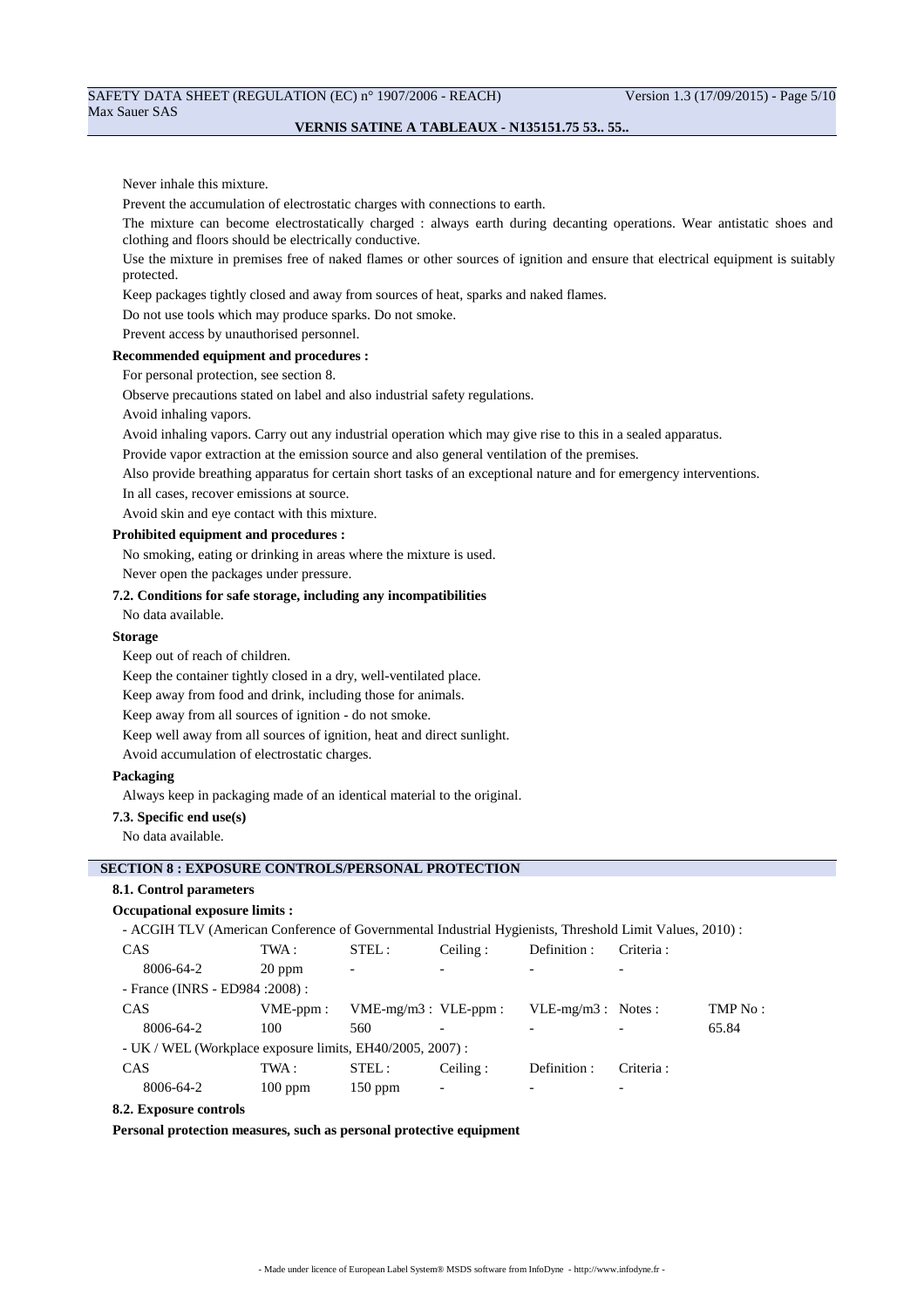## SAFETY DATA SHEET (REGULATION (EC) n° 1907/2006 - REACH) Version 1.3 (17/09/2015) - Page 6/10 Max Sauer SAS

### **VERNIS SATINE A TABLEAUX - N135151.75 53.. 55..**

Pictogram(s) indicating the obligation of wearing personal protective equipment (PPE) :



Use personal protective equipment that is clean and has been properly maintained.

Store personal protective equipment in a clean place, away from the work area.

Never eat, drink or smoke during use. Remove and wash contaminated clothing before re-using. Ensure that there is adequate ventilation, especially in confined areas.

## **- Eye / face protection**

Avoid contact with eyes.

Use eye protectors designed to protect against liquid splashes

Before handling, wear safety goggles with protective sides accordance with standard EN166.

In the event of high danger, protect the face with a face shield.

When spraying, wear a face shield in accordance with standard EN166.

Prescription glasses are not considered as protection.

Individuals wearing contact lenses should wear prescription glasses during work where they may be exposed to irritant vapours.

Provide eyewash stations in facilities where the product is handled constantly.

#### **- Hand protection**

Use suitable protective gloves that are resistant to chemical agents in accordance with standard EN374.

Gloves must be selected according to the application and duration of use at the workstation.

Protective gloves need to be selected according to their suitability for the workstation in question : other chemical products that may be handled, necessary physical protections (cutting, pricking, heat protection), level of dexterity required.

Type of gloves recommended :

- Natural latex

Recommended properties :

- Impervious gloves in accordance with standard EN374

#### **- Body protection**

Avoid skin contact.

Wear suitable protective clothing.

Work clothing worn by personnel shall be laundered regularly.

After contact with the product, all parts of the body that have been soiled must be washed.

### **- Respiratory protection**

Avoid breathing vapours.

If the ventilation is insufficient, wear appropriate breathing apparatus.

When workers are confronted with concentrations that are above occupational exposure limits, they must wear a suitable, approved, respiratory protection device.

Anti-gas and vapour filter(s) (Combined filters) in accordance with standard EN14387 :

- A1 (Brown)

## **SECTION 9 : PHYSICAL AND CHEMICAL PROPERTIES**

#### **9.1. Information on basic physical and chemical properties**

| <b>General information:</b>                                   |                      |
|---------------------------------------------------------------|----------------------|
| Physical state:                                               | Viscous liquid.      |
| <b>Important health, safety and environmental information</b> |                      |
| pH:                                                           | Not stated.          |
|                                                               | Slightly basic.      |
| Boiling point/boiling range:                                  | Not specified.       |
| Flash Point:                                                  | 34.00 $\degree$ C.   |
| Vapour pressure $(50^{\circ}C)$ :                             | Not relevant.        |
| Density:                                                      | >1                   |
| Water solubility:                                             | Dilutable.           |
| Viscosity:                                                    | $v < 7$ mm2/s (40°C) |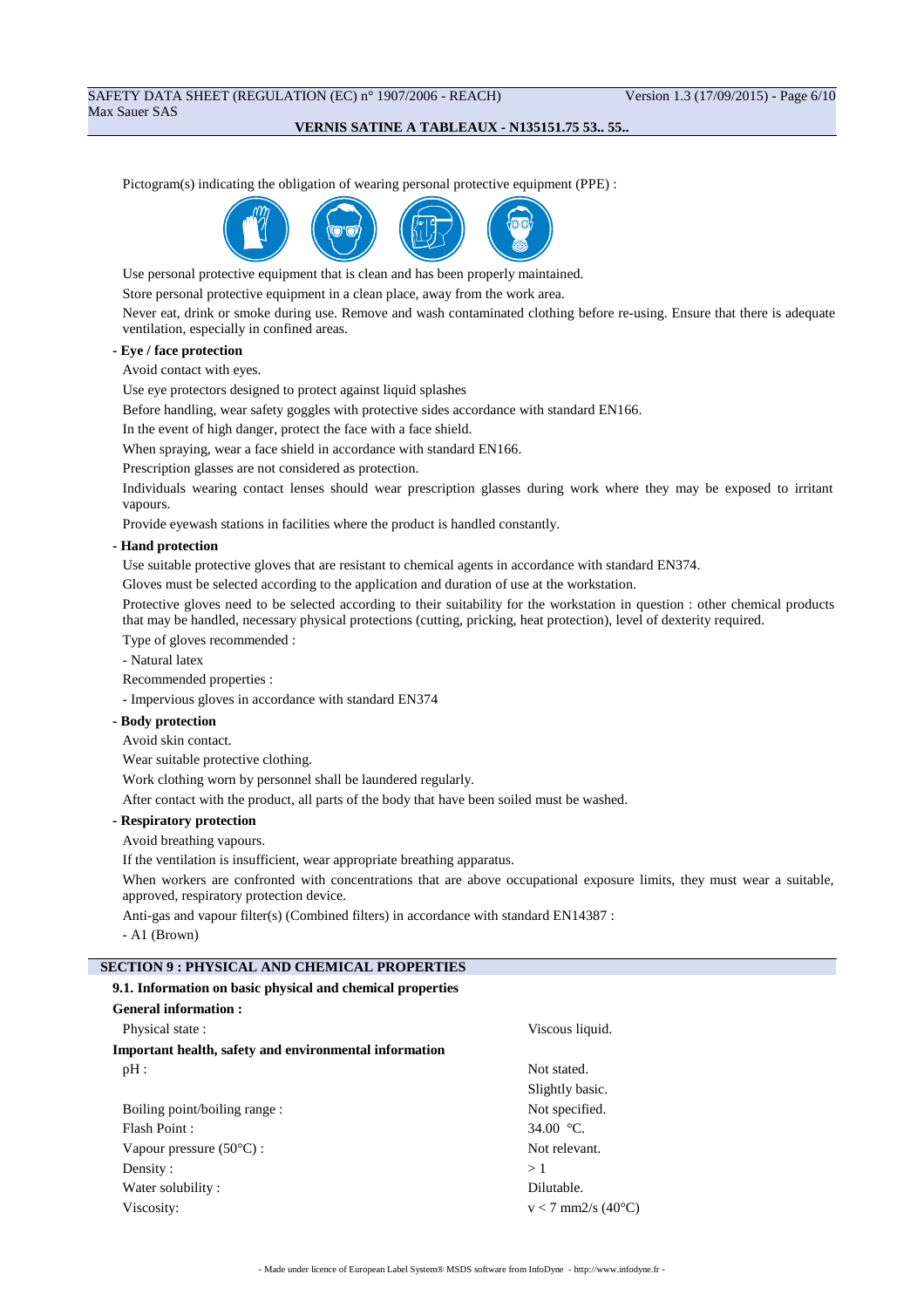## SAFETY DATA SHEET (REGULATION (EC) n° 1907/2006 - REACH) Version 1.3 (17/09/2015) - Page 7/10 Max Sauer SAS

### **VERNIS SATINE A TABLEAUX - N135151.75 53.. 55..**

Melting point/melting range : Not specified. Self-ignition temperature : Not specified. Decomposition point/decomposition range : Not specified.

## **SECTION 10 : STABILITY AND REACTIVITY**

**10.1. Reactivity**

No data available.

**9.2. Other information** No data available.

#### **10.2. Chemical stability**

This mixture is stable under the recommended handling and storage conditions in section 7.

#### **10.3. Possibility of hazardous reactions**

No data available.

#### **10.4. Conditions to avoid**

Any apparatus likely to produce a flame or to have a metallic surface at high temperature (burners, electric arcs, furnaces etc.) must not be allowed on the premises.

Avoid :

- accumulation of electrostatic charges.

- heating
- heat
- flames and hot surfaces

#### **10.5. Incompatible materials**

## **10.6. Hazardous decomposition products**

The thermal decomposition may release/form :

- carbon monoxide (CO)
- carbon dioxide (CO2)

## **SECTION 11 : TOXICOLOGICAL INFORMATION**

### **11.1. Information on toxicological effects**

Harmful if swallowed.

Harmful in contact with skin.

Harmful by inhalation.

May cause irreversible damage to the skin; namely inflammation of the skin or the formation of erythema and eschar or oedema following exposure up to four hours.

May have reversible effects on the eyes, such as eye irritation which is totally reversible by the end of observation at 21 days.

May cause an allergic reaction by skin contact.

Aspiration toxicity includes severe acute effects such as chemical pneumonia, varying degrees of pulmonary injury or death following aspiration.

### **11.1.1. Substances**

#### **Acute toxicity :**

| ESSENCE DE TÉRÉBENTHINE DE GEMME (CAS: 8006-64-2) |                                         |
|---------------------------------------------------|-----------------------------------------|
| Oral route :                                      | $LD50 > 3700$ mg/kg                     |
|                                                   | Species : Rat                           |
| Dermal route:                                     | $LD50 > 2000$ mg/kg<br>Species : Rabbit |
| Inhalation route (Vapours):                       | $LC50 = 13.7$ mg/l                      |
|                                                   | Species : Rat                           |

#### **11.1.2. Mixture**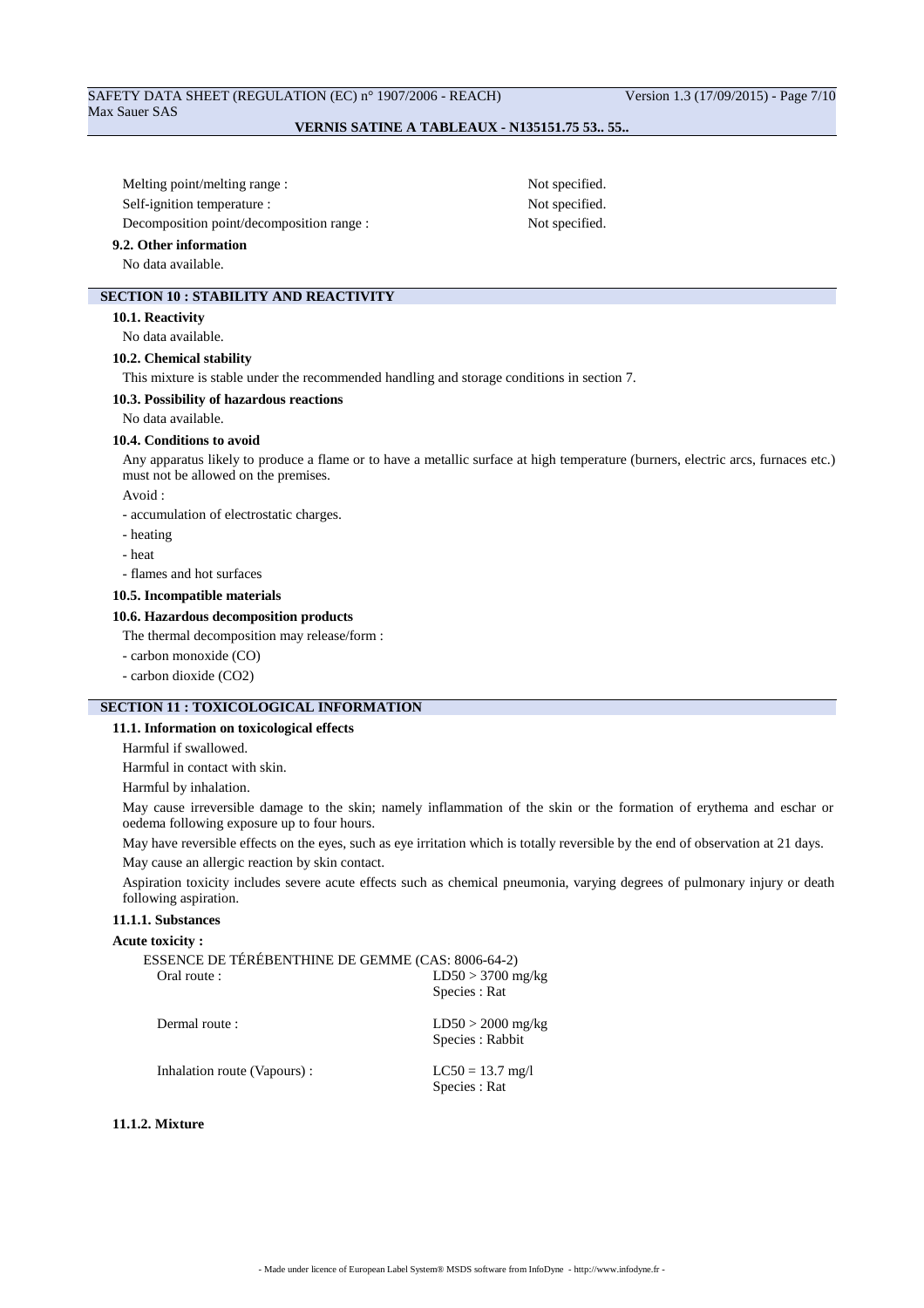#### **Aspiration hazard :**

May be fatal if swallowed and enters airways.

Aspiration toxicity includes severe acute effects such as chemical pneumonia, varying degrees of pulmonary injury or death following aspiration.

### **SECTION 12 : ECOLOGICAL INFORMATION**

Toxic to aquatic life with long lasting effects.

The product must not be allowed to run into drains or waterways.

**12.1. Toxicity**

#### **12.1.2. Mixtures**

No aquatic toxicity data available for the mixture.

#### **12.2. Persistence and degradability**

#### **12.2.1. Substances**

ESSENCE DE TÉRÉBENTHINE DE GEMME (CAS: 8006-64-2)

Biodegradability : no degradability data is available, the substance is considered as not degrading quickly.

#### **12.3. Bioaccumulative potential**

No data available.

**12.4. Mobility in soil**

No data available.

#### **12.5. Results of PBT and vPvB assessment**

No data available.

#### **12.6. Other adverse effects**

No data available.

## **SECTION 13 : DISPOSAL CONSIDERATIONS**

Proper waste management of the mixture and/or its container must be determined in accordance with Directive 2008/98/EC.

#### **13.1. Waste treatment methods**

Do not pour into drains or waterways.

#### **Waste :**

Waste management is carried out without endangering human health, without harming the environment and, in particular without risk to water, air, soil, plants or animals.

Recycle or dispose of waste in compliance with current legislation, preferably via a certified collector or company.

Do not contaminate the ground or water with waste, do not dispose of waste into the environment.

#### **Soiled packaging :**

Empty container completely. Keep label(s) on container.

Give to a certified disposal contractor.

### **SECTION 14 : TRANSPORT INFORMATION**

Transport product in compliance with provisions of the ADR for road, RID for rail, IMDG for sea and ICAO/IATA for air transport (ADR 2015 - IMDG 2014 - ICAO/IATA 2015).

### **14.1. UN number**

1263

#### **14.2. UN proper shipping name**

UN1263=PAINT (including paint, lacquer, enamel, stain, shellac, varnish, polish, liquid filler and liquid lacquer base) or PAINT RELATED MATERIAL (including paint thinning and reducing compound)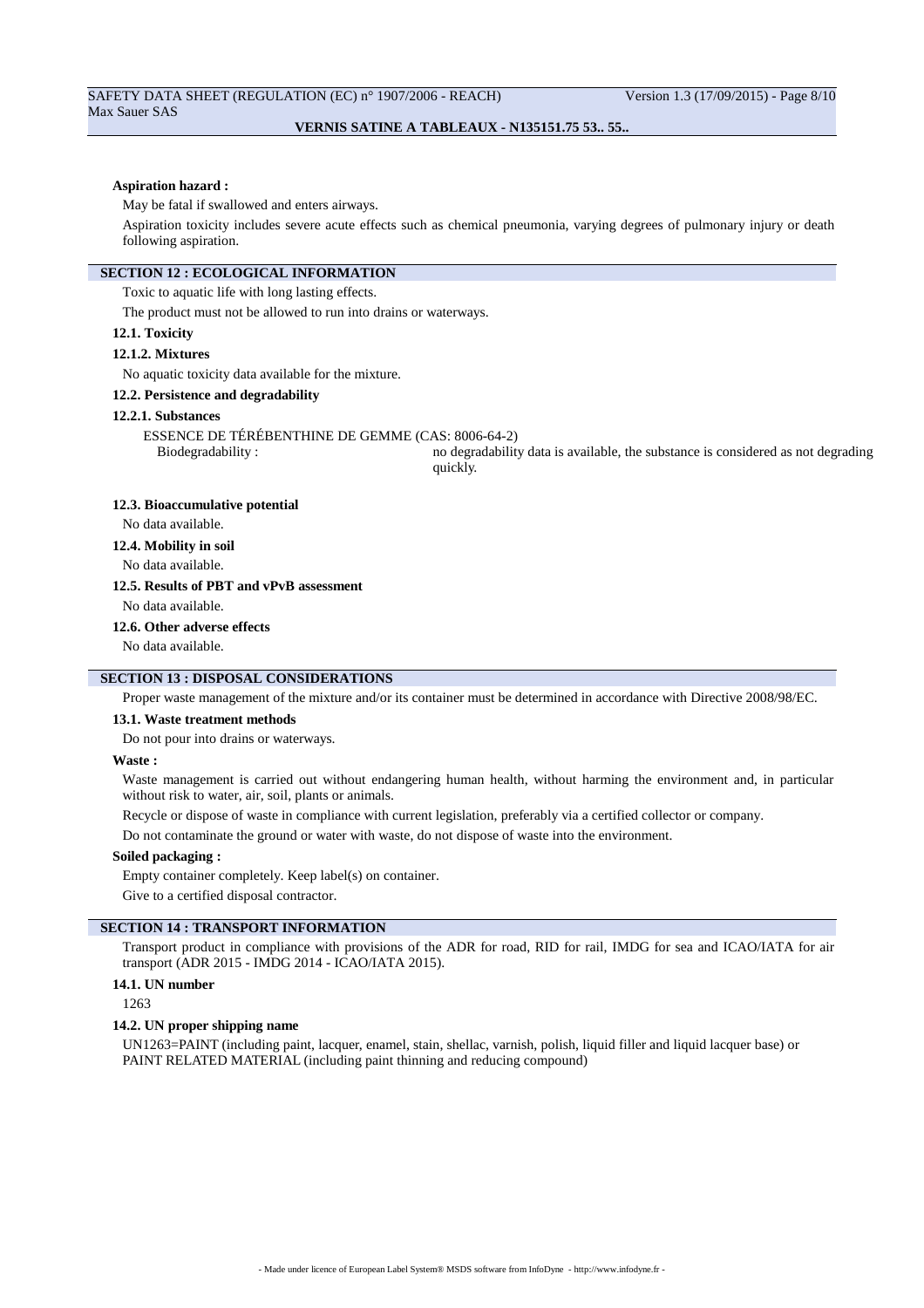### **14.3. Transport hazard class(es)**

- Classification :



3

# **14.4. Packing group**

III

#### **14.5. Environmental hazards**

- Environmentally hazardous material :



#### **14.6. Special precautions for user**

| <b>ADR/RID</b> | Class | Code              | Pack gr. | Label | Ident.     | ∙⊷              | Provis.             | EC | Cat. | Tunnel |
|----------------|-------|-------------------|----------|-------|------------|-----------------|---------------------|----|------|--------|
|                |       |                   | Ш        |       | 3U         | ப               | 163 367 640E 650 E1 |    |      | D/E    |
|                |       |                   |          |       |            |                 |                     |    |      |        |
| <b>IMDG</b>    | Class | $2^{\circ}$ Label | Pack gr. | LO    | <b>EMS</b> | Provis.         | E                   |    |      |        |
|                |       |                   | Ш        | ∸     | $F-E.S-E$  | 163 223 367 955 | ΙE1                 |    |      |        |

| <b>IATA</b> | Class | $2^{\circ}$ Label | Pack gr. | Passager | Passager        | cargo | Cargo | Inote             | E <sub>C</sub> |
|-------------|-------|-------------------|----------|----------|-----------------|-------|-------|-------------------|----------------|
|             |       | -                 | Ш        | 355      | $^{\prime}60$ L | 366   | 220 L | A3 A72 E1         |                |
|             |       | -                 | Ш        | Y344     | 10L             |       |       | A192<br>A3 A72 E1 |                |
|             |       |                   |          |          |                 |       |       | A192              |                |

For limited quantities, see part 2.7 of the OACI/IATA and chapter 3.4 of the ADR and IMDG.

For excepted quantities, see part 2.6 of the OACI/IATA and chapter 3.5 of the ADR and IMDG.

## **14.7. Transport in bulk according to Annex II of Marpol and the IBC Code**

No data available.

### **SECTION 15 : REGULATORY INFORMATION**

## **15.1. Safety, health and environmental regulations/legislation specific for the substance or mixture**

## **- Classification and labelling information included in section 2:**

- The following regulations have been used:
- EU Regulation No. 1272/2008 amended by EU Regulation No. 487/2013.
- EU Regulation No. 1272/2008 amended by EU Regulation No. 758/2013.
- EU Regulation No. 1272/2008 amended by EU Regulation No. 944/2013.
- EU Regulation No. 1272/2008 amended by EU Regulation No. 605/2014.

### **- Container information:**

Packaging to be fitted with child-resistant fastenings (see EC Regulation No. 1272/2008, Annex II, Part 3).

Containers to be fitted with a tactile warning of danger (see EC Regulation No. 1272/2008, Annex II, Part 3).

**- Particular provisions :**

No data available.